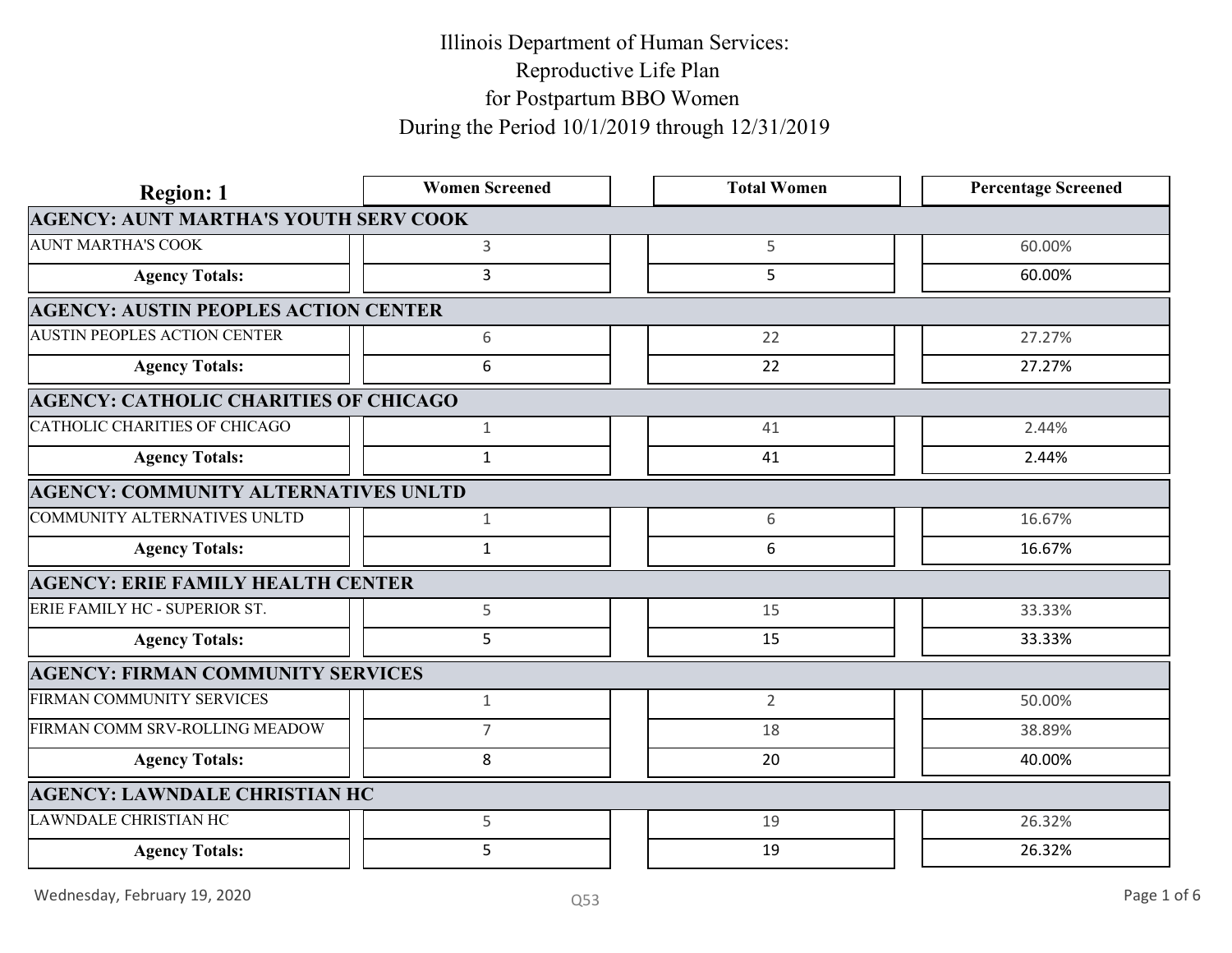| <b>Region: 1</b>                              | <b>Women Screened</b> | <b>Total Women</b> | <b>Percentage Screened</b> |
|-----------------------------------------------|-----------------------|--------------------|----------------------------|
| <b>AGENCY: NEAR NORTH HS - WINFIELD MOODY</b> |                       |                    |                            |
| NEAR NORTH HS - KOSTNER                       |                       |                    | $0.0\%$                    |
| NEAR NORTH SUNNYSIDE HLTH CNTR                |                       |                    | 20.00%                     |
| <b>Agency Totals:</b>                         |                       |                    | 12.50%                     |
| <b>AGENCY: SINAI COMMUNITY INSTITUE</b>       |                       |                    |                            |
| <b>SINAI CI-KLING</b>                         |                       | 15                 | 33.33%                     |
| SINAI-S.KEDZIE/CDPH-WESTSIDEHP                |                       |                    | $0.0\%$                    |
| <b>Agency Totals:</b>                         |                       | 16                 | 31.25%                     |
| <b>Region Totals:</b>                         | 35                    | 152                | 23.03%                     |
|                                               |                       |                    |                            |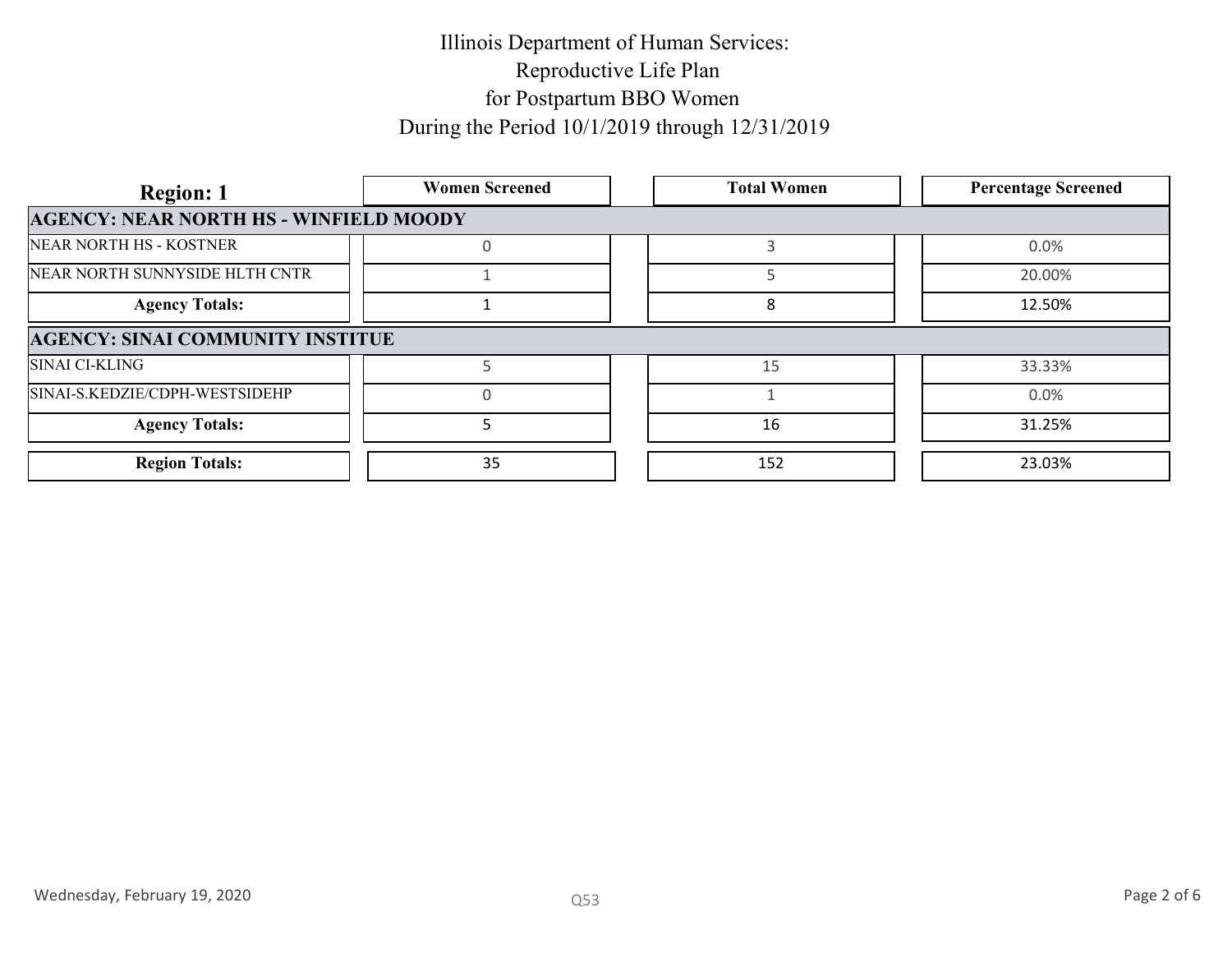| <b>Region: 2</b>              | <b>Women Screened</b> | <b>Total Women</b> | <b>Percentage Screened</b> |
|-------------------------------|-----------------------|--------------------|----------------------------|
| <b>AGENCY: DUPAGE CHD</b>     |                       |                    |                            |
| <b>DUPAGE CHD - WHEATON</b>   | $\overline{7}$        | $\overline{7}$     | 100.00%                    |
| <b>Agency Totals:</b>         | $\overline{7}$        | $\overline{7}$     | 100.00%                    |
| <b>AGENCY: VNA FOX VALLEY</b> |                       |                    |                            |
| <b>VNA FOX VALLEY - KANE</b>  | $\overline{2}$        | $\mathbf{3}$       | 66.67%                     |
| <b>Agency Totals:</b>         | $\overline{2}$        | $\overline{3}$     | 66.67%                     |
| <b>AGENCY: WILL CHD</b>       |                       |                    |                            |
| WILL CHD                      | $\overline{2}$        | 17                 | 11.76%                     |
| <b>Agency Totals:</b>         | $\overline{2}$        | 17                 | 11.76%                     |
| <b>AGENCY: WINNEBAGO CHD</b>  |                       |                    |                            |
| WINNEBAGO CHD                 | $\mathbf{1}$          | 18                 | 5.56%                      |
| <b>Agency Totals:</b>         | $\mathbf{1}$          | 18                 | 5.56%                      |
| <b>Region Totals:</b>         | 12                    | 45                 | 26.67%                     |
|                               |                       |                    |                            |
| Wednesday, February 19, 2020  | Q53                   |                    | Page 3 of 6                |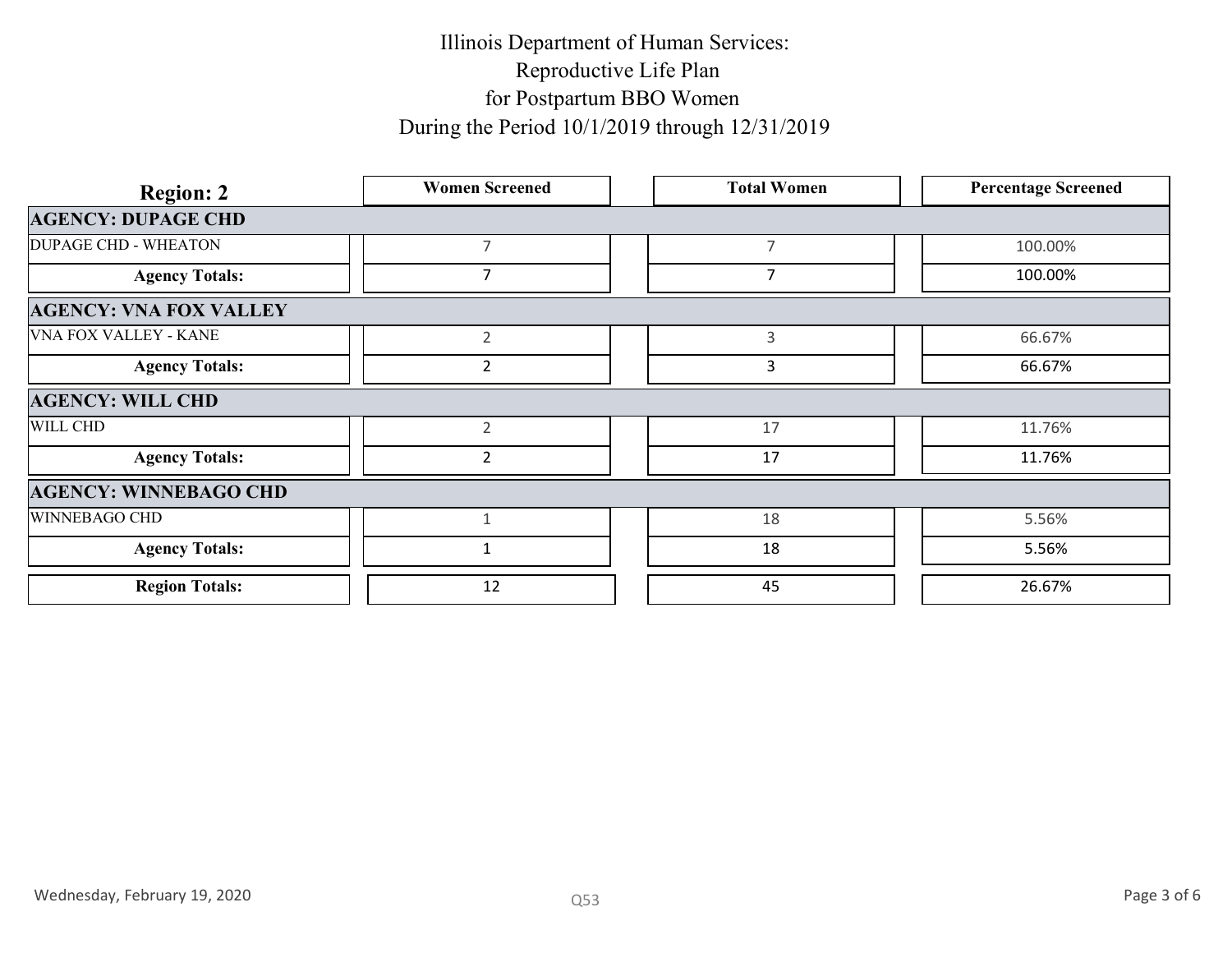| <b>Region: 3</b>             | <b>Women Screened</b> | <b>Total Women</b> | <b>Percentage Screened</b> |
|------------------------------|-----------------------|--------------------|----------------------------|
| <b>AGENCY: MASON CHD</b>     |                       |                    |                            |
| <b>MASON CHD</b>             | 5                     | 6                  | 83.33%                     |
| <b>Agency Totals:</b>        | $5\phantom{.}$        | 6                  | 83.33%                     |
| <b>AGENCY: MCLEAN CHD</b>    |                       |                    |                            |
| <b>MCLEAN CHD</b>            | $\overline{7}$        | 11                 | 63.64%                     |
| <b>Agency Totals:</b>        | $\overline{7}$        | 11                 | 63.64%                     |
| <b>AGENCY: TASC</b>          |                       |                    |                            |
| <b>TASC</b>                  | $\overline{0}$        | 9                  | $0.0\%$                    |
| <b>Agency Totals:</b>        | $\mathbf 0$           | $\boldsymbol{9}$   | $0.0\%$                    |
| <b>AGENCY: TAZEWELL CHD</b>  |                       |                    |                            |
| <b>TAZEWELL CHD</b>          | 5                     | $\,8\,$            | 62.50%                     |
| <b>Agency Totals:</b>        | $5\phantom{.}$        | $\bf 8$            | 62.50%                     |
| <b>Region Totals:</b>        | 17                    | 34                 | 50.00%                     |
|                              |                       |                    |                            |
| Wednesday, February 19, 2020 | Q53                   |                    | Page 4 of 6                |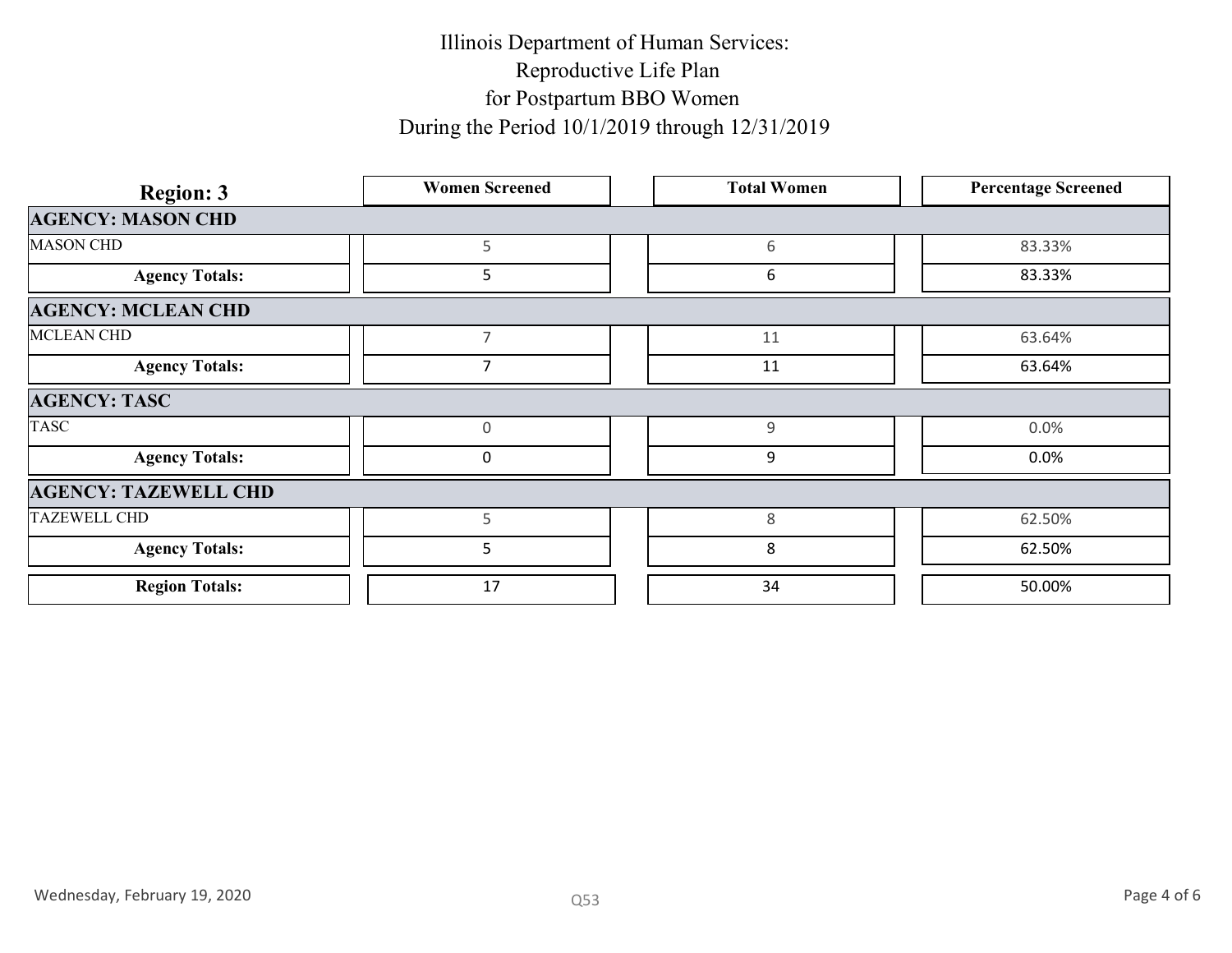| <b>Region: 4</b>            | <b>Women Screened</b> | <b>Total Women</b> | <b>Percentage Screened</b> |
|-----------------------------|-----------------------|--------------------|----------------------------|
| <b>AGENCY: ADAMS CHD</b>    |                       |                    |                            |
| <b>ADAMS CHD</b>            | $\mathsf{3}$          | $\overline{4}$     | 75.00%                     |
| <b>Agency Totals:</b>       | $\mathbf{3}$          | $\overline{a}$     | 75.00%                     |
| <b>AGENCY: MACON CHD</b>    |                       |                    |                            |
| <b>MACON CHD</b>            | $7\overline{ }$       | 13                 | 53.85%                     |
| <b>Agency Totals:</b>       | 7 <sup>7</sup>        | 13                 | 53.85%                     |
| <b>AGENCY: SANGAMON CHD</b> |                       |                    |                            |
| <b>SANGAMON CHD</b>         | $\mathbf{3}$          | $\overline{4}$     | 75.00%                     |
| <b>Agency Totals:</b>       | $\mathbf{3}$          | $\overline{a}$     | 75.00%                     |
| <b>Region Totals:</b>       | 13                    | 21                 | 61.90%                     |
|                             |                       |                    |                            |
|                             |                       |                    |                            |